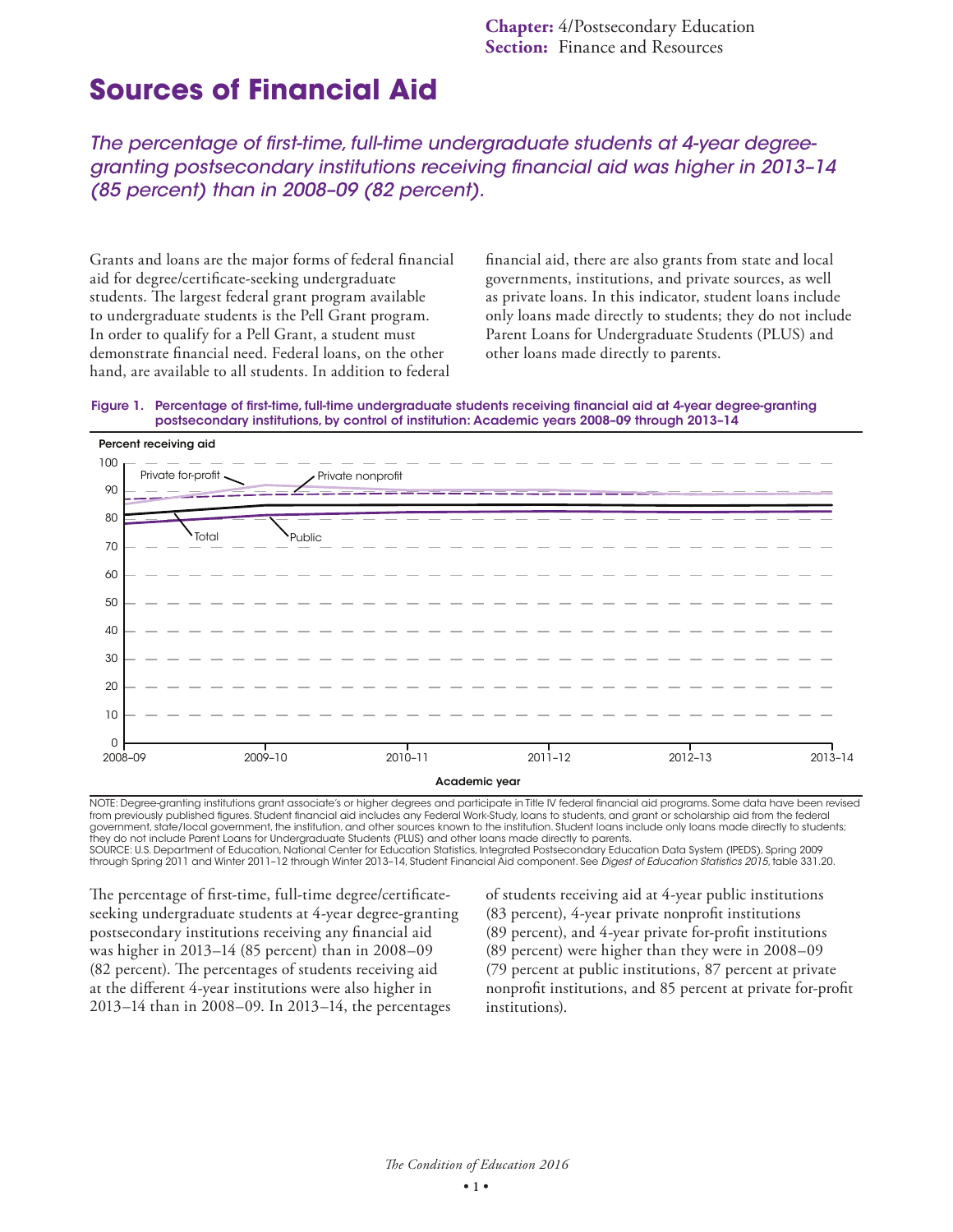#### Figure 2. Percentage of first-time, full-time undergraduate students receiving financial aid at 2-year degree-granting postsecondary institutions, by control of institution: Academic years 2008–09 through 2013–14



NOTE: Degree-granting institutions grant associate's or higher degrees and participate in Title IV federal financial aid programs. Some data have been revised from previously published figures. Student financial aid includes any Federal Work-Study, loans to students, and grant or scholarship aid from the federal government, state/local government, the institution, and other sources known to the institution. Student loans include only loans made directly to students; they do not include Parent Loans for Undergraduate Students (PLUS) and other loans made directly to parents.

SOURCE: U.S. Department of Education, National Center for Education Statistics, Integrated Postsecondary Education Data System (IPEDS), Spring 2009<br>through Spring 2011 and Winter 2011-12 through Winter 2013-14, Student Fin

For 2-year degree-granting postsecondary institutions, the percentage of first-time, full-time degree/certificateseeking undergraduate students receiving any financial aid increased from 71 percent in 2008–09 to 78 percent in 2013–14. During this time, the percentage of students receiving aid at 2-year public institutions increased from 66 to 77 percent. For students at both 2-year private nonprofit and 2-year private for-profit institutions, the

percentage of students receiving aid was also higher in 2013–14 than in 2008–09. In 2013–14, the percentages of students receiving aid at 2-year private nonprofit institutions (92 percent) and 2-year private for-profit institutions (86 percent) were higher than they were in 2008–09 (87 percent at private nonprofit institutions and 85 percent at private for-profit institutions).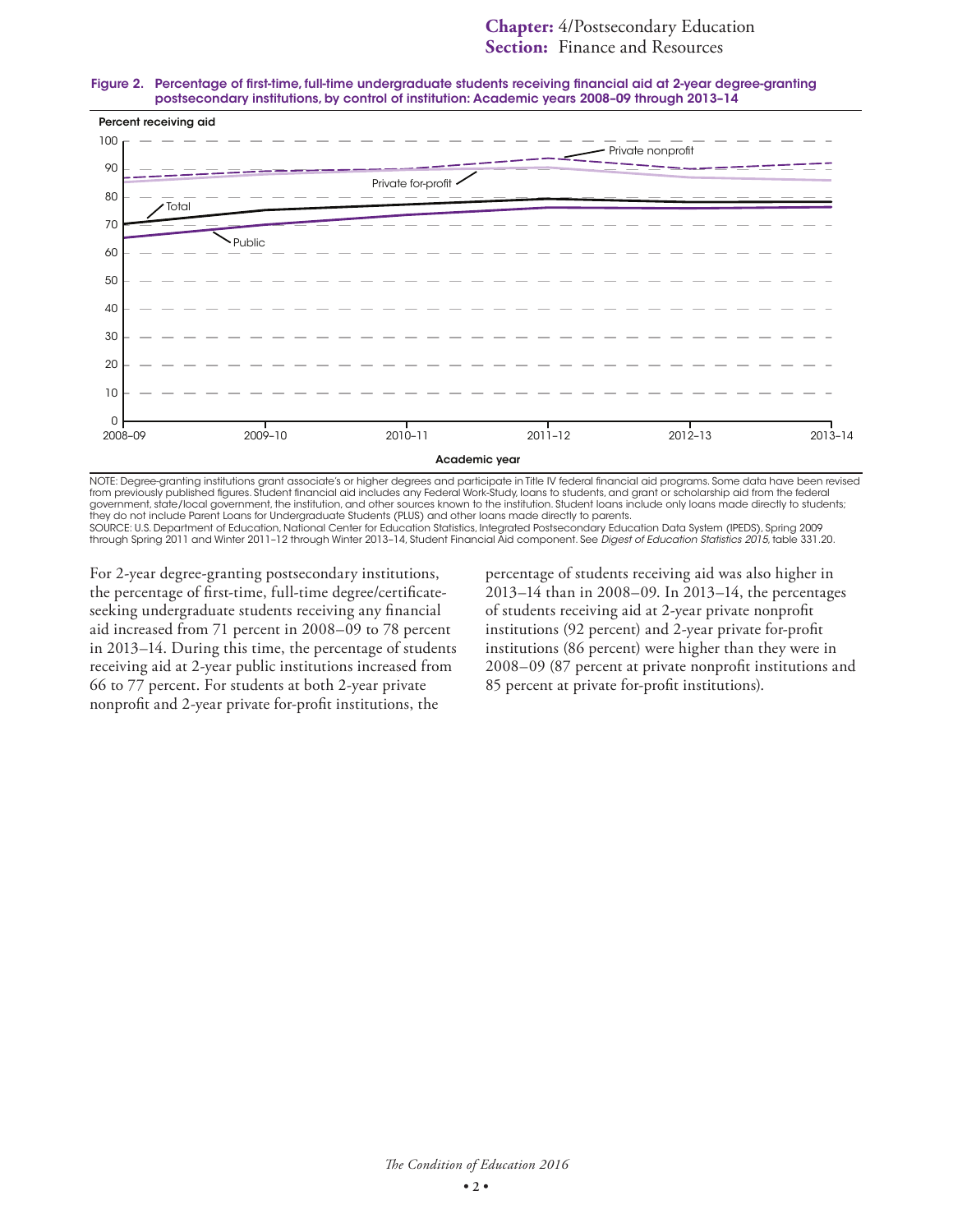#### Figure 3. Percentage of first-time, full-time undergraduate students receiving financial aid at 4-year degree-granting postsecondary institutions, by type of financial aid and control of institution: Academic year 2013–14



NOTE: Degree-granting institutions grant associate's or higher degrees and participate in Title IV federal financial aid programs. Student financial aid includes any Federal Work-Study, loans to students, and grant or scholarship aid from the federal government, state/local government, the institution, and other sources known to the institution. Student loans include only loans made directly to students; they do not include Parent Loans for Undergraduate Students

(PLUS) and other loans made directly to parents. SOURCE: U.S. Department of Education, National Center for Education Statistics, Integrated Postsecondary Education Data System (IPEDS), Winter 2013–14, Student Financial Aid component. See *Digest of Education Statistics 2015*, table 331.20.

In 2013–14, the percentage of first-time, full-time degree/certificate-seeking undergraduate students receiving federal grants at 4-year institutions was higher at private for-profit institutions (72 percent) than at public institutions (38 percent) and private nonprofit institutions (33 percent). The percentage of students at 4-year institutions receiving state or local grants was higher at public institutions (37 percent) than at private nonprofit institutions (26 percent) and private for-profit

institutions (11 percent). The percentage of students receiving institutional grants was higher at 4-year private nonprofit institutions (82 percent) than at 4-year public institutions (45 percent) and 4-year private for-profit institutions (34 percent). The percentage of students at 4-year institutions receiving student loan aid was 78 percent at private for-profit institutions, 61 percent at private nonprofit institutions, and 50 percent at public institutions.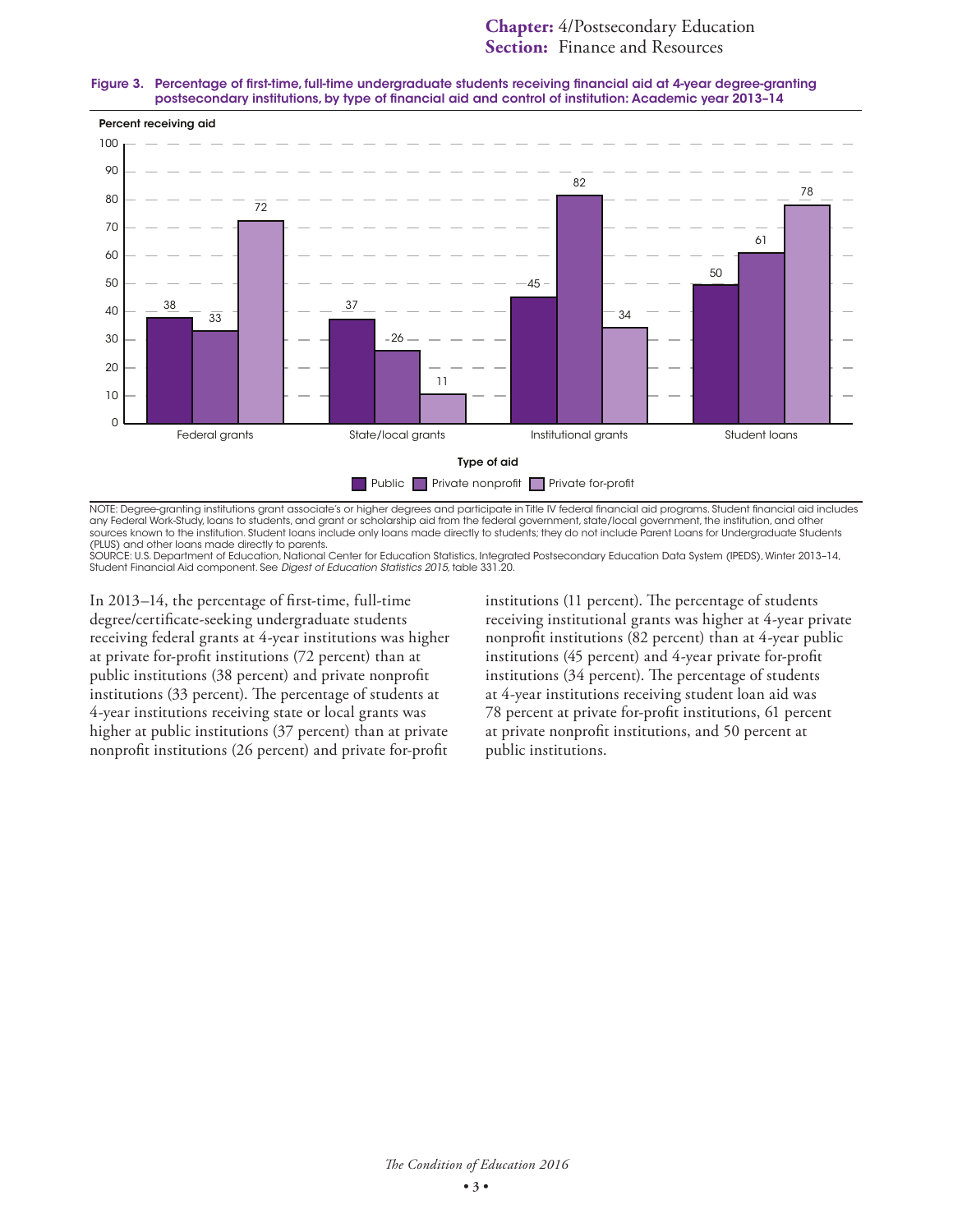#### Figure 4. Percentage of first-time, full-time undergraduate students receiving financial aid at 2-year degree-granting postsecondary institutions, by type of financial aid and control of institution: Academic year 2013–14



NOTE: Degree-granting institutions grant associate's or higher degrees and participate in Title IV federal financial aid programs. Student financial aid includes any Federal Work-Study, loans to students, and grant or scholarship aid from the federal government, state/local government, the institution, and other sources known to the institution. Student loans include only loans made directly to students; they do not include Parent Loans for Undergraduate Students

(PLUS) and other loans made directly to parents. SOURCE: U.S. Department of Education, National Center for Education Statistics, Integrated Postsecondary Education Data System (IPEDS), Winter 2013–14, Student Financial Aid component. See *Digest of Education Statistics 2015*, table 331.20.

For first-time, full-time degree/certificate-seeking undergraduate students at 2-year institutions in 2013–14, the percentage of students receiving federal grants was higher at private for-profit institutions (73 percent) and private nonprofit institutions (71 percent) than at public institutions (56 percent). A higher percentage of students at 2-year public institutions (37 percent) received state or local grants than students at 2-year private nonprofit institutions (27 percent) and 2-year private for-profit

institutions (7 percent). About 49 percent of students at 2-year private nonprofit institutions received institutional grants, compared with 14 percent of students at 2-year private for-profit institutions and 12 percent of students at 2-year public institutions. The percentage of students at 2-year institutions receiving student loan aid was higher at private for-profit institutions (70 percent) and private nonprofit institutions (66 percent) than at public institutions (24 percent).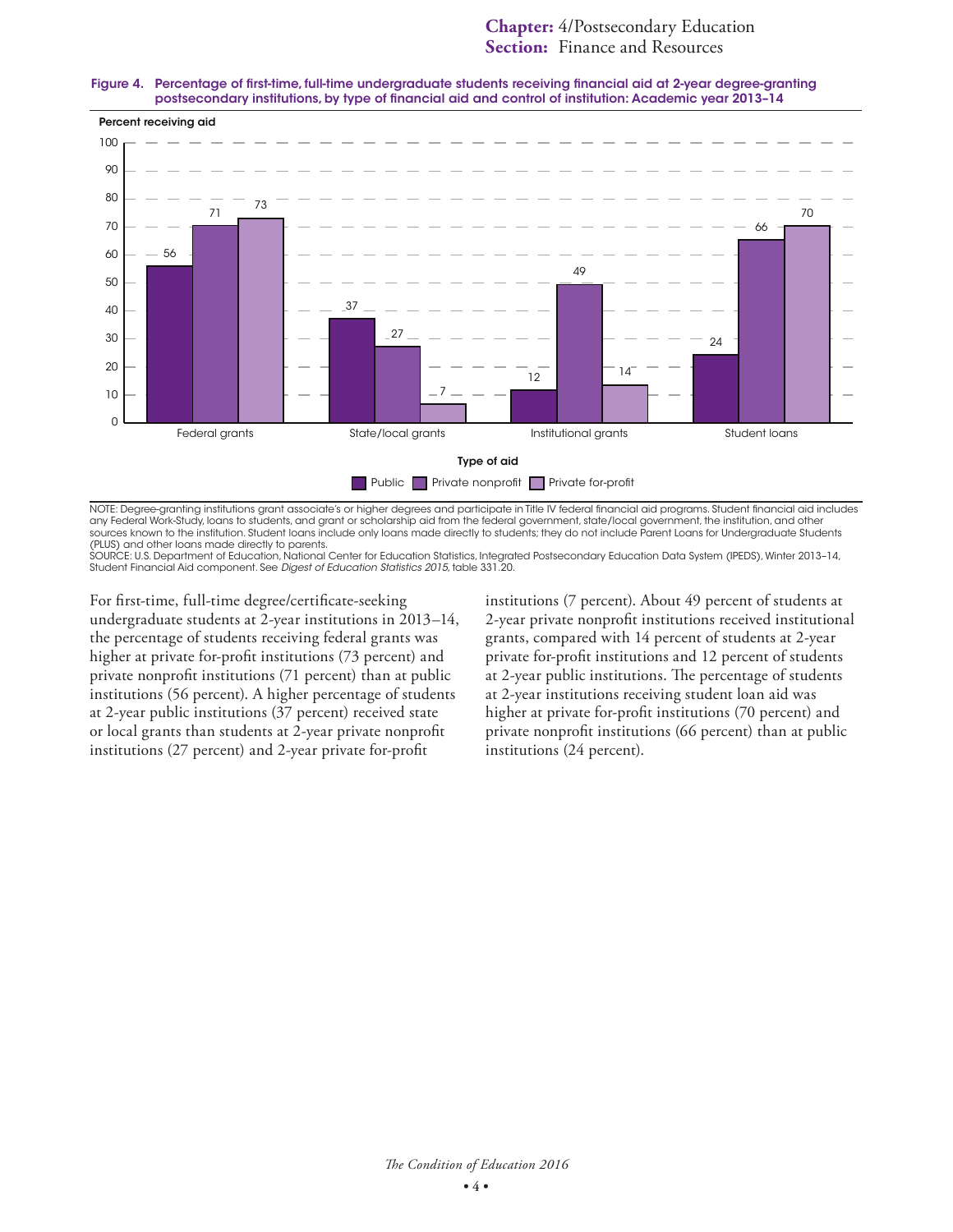

Figure 5. Average amount of financial aid awarded to first-time, full-time undergraduate students receiving aid at 4-year degree-granting postsecondary institutions, by type of financial aid and control of institution: Academic year 2013–14

NOTE: Degree-granting institutions grant associate's or higher degrees and participate in Title IV federal financial aid programs. Grant award amounts are in constant 2014–15 dollars, based on the Consumer Price Index (CPI). Student loans include only loans made directly to students; they do not include Parent Loans for Undergraduate Students (PLUS) and other loans made directly to parents.

SOURCE: U.S. Department of Education, National Center for Education Statistics, Integrated Postsecondary Education Data System (IPEDS), Winter 2013–14, Student Financial Aid component. See *Digest of Education Statistics 2015*, table 331.20.

There was variation in the average amounts of federal, state/local, and institutional aid that students received at different types of 4-year institutions in 2013–14. The average federal grant was \$4,788 for first-time, fulltime students at private nonprofit institutions, \$4,661 at private for-profit institutions, and \$4,629 at public institutions (reported in constant 2014–15 dollars). The average state or local grant was \$3,792 at private nonprofit institutions, \$3,752 at public institutions, and \$3,045 at

private for-profit institutions. There were larger differences by institution control in the average institutional grant awards. The average institutional grant award was higher at private nonprofit institutions (\$17,088) than at public institutions (\$5,476) and private for-profit institutions (\$3,104). The average student loan amount was higher at private for-profit (\$8,648) and private nonprofit (\$8,128) institutions than at public institutions (\$6,701).